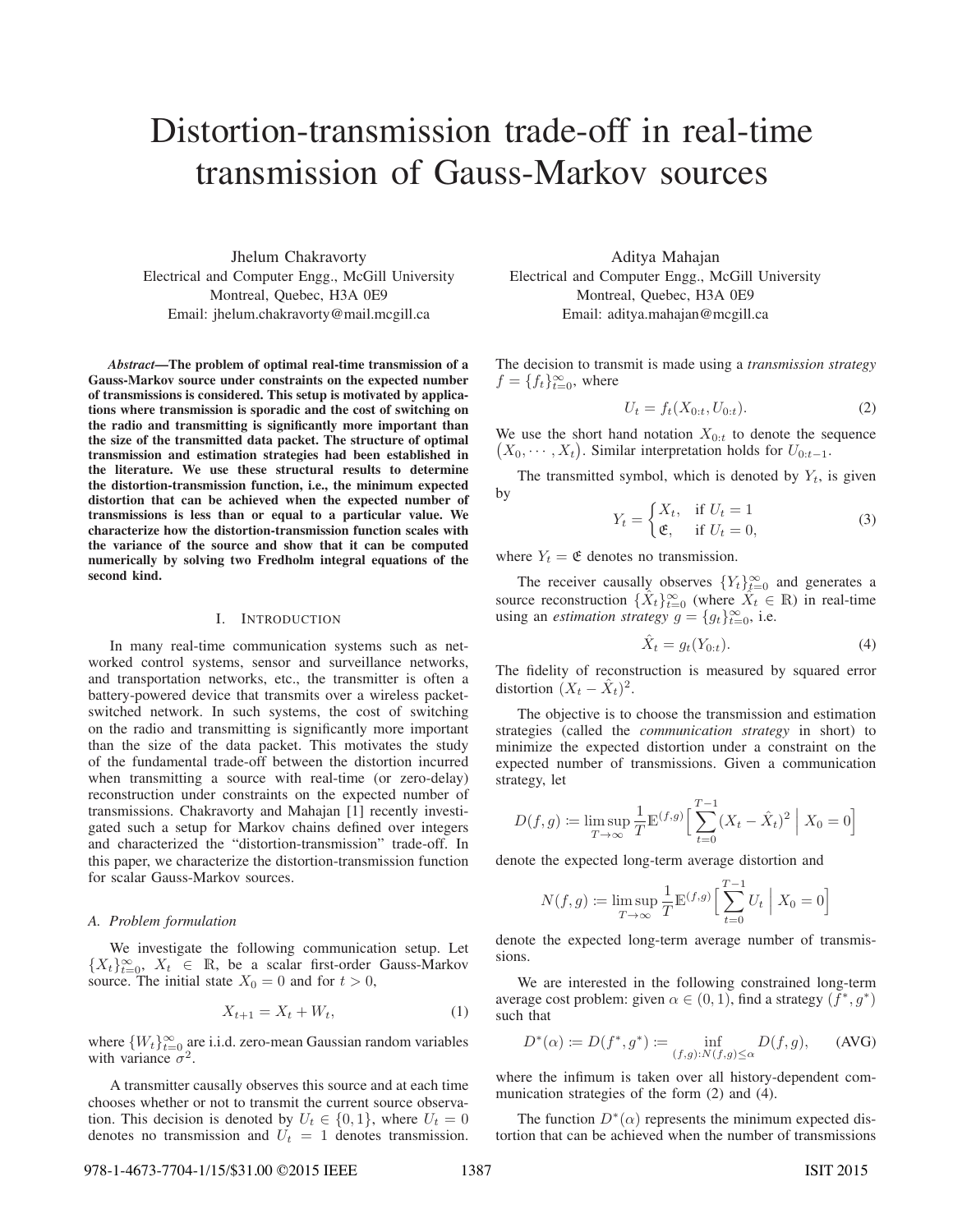is less than  $\alpha$ . It is analogous to the distortion-rate function; for that reason we call it the *distortion-transmission* function.

Problem (AVG) is constrained optimization problem. We will first investigate its Lagrange relaxation. For any Lagrange multiplier  $\lambda \geq 0$  and any (history dependent) communication strategy  $(f, g)$ , define  $C(f, g; \lambda)$  as

$$
\limsup_{T \to \infty} \mathbb{E}^{(f,g)} \frac{1}{T} \Big[ \sum_{t=0}^{T-1} \left[ (X_t - \hat{X}_t)^2 + \lambda U_t \right] \Big| X_0 = 0 \Big].
$$

The Lagrange relaxation of Problem (AVG) is the following: for any  $\lambda \geq 0$ , find a strategy  $(f^*, g^*)$  such that

$$
C(f^*, g^*; \lambda) := \inf_{(f,g)} C(f, g; \lambda)
$$
 (LAG)

where the infimum is taken over all history-dependent communication strategies of the form (2) and (4).

#### *B. Literature overview*

The communication system described above is similar to the classical information theory setup. In particular, it may be viewed as minimizing the average distortion while transmitting over a channel under an average-power constraint. However, unlike the classical information theory setup, the source reconstruction must be done in real-time (i.e. with zero delay). Due to this real-time constraint on source reconstruction, traditional information theoretic approach does not apply.

Two approaches have been used in the literature to investigate real-time or zero-delay communication. The first approach considers coding of individual sequences [2]–[4]; the second approach considers coding of Markov sources [5]–[10]. The model presented above fits with the latter approach. In particular, it may be viewed as real-time transmission over a noiseless channel with input cost. In most of the results in the literature on real-time coding of Markov sources, the focus has been on identifying sufficient statistics (or information states) at the transmitter and the receiver; for some of the models, a dynamic programming decomposition has also been derived. However, very little is known about the solution of these dynamic programs.

The communication system described above is much simpler than the general real-time communication setup due to the following feature: whenever the transmitter transmits, it sends the current realization of the source to the receiver. These transmitted events *reset* the system. Variations of the above communication systems have been considered in [11]– [14]. The authors in [11] assume a specific form of the transmitter and identify the optimal receiver. The authors in [12] assume a specific form of the receiver and identify the optimal transmitter. The authors in [13] and [14] do not make any assumptions on the transmitter or the receiver and show that threshold based strategies are optimal at the transmitter and optimal estimation strategies are Kalman-like. We use these structural results and obtain the optimal thresholds for an arbitrary Lagrange multiplier. We then use the continuity of the optimal value function to find the optimal thresholds for the constrained optimization problem (AVG), and use that to completely characterize the distortion-transmission function.

# II. FINITE HORIZON SETUP AND THE STRUCTURE OF OPTIMAL STRATEGIES

To identify the structure of the optimal communication strategy, consider the finite-horizon setup of Problem (LAG). Given a time horizon  $T \in \mathbb{Z}_{>0}$ , a Lagrange multiplier  $\lambda$ , the performance of a strategy  $(f, g)$ , where  $f = (f_0, \ldots, f_T)$  and  $g = (g_0, \ldots, g_T)$ , is given by

$$
C_T(f, g; \lambda) := \mathbb{E}^{(f,g)} \Big[ \sum_{t=0}^T \big[ (X_t - \hat{X}_t)^2 + \lambda U_t \big] \Big| X_0 = 0 \Big].
$$

The finite-horizon optimization problem is to find a finitehorizon strategy  $(f^*, g^*)$  such that

$$
C_T(f^*, g^*; \lambda) = \inf_{(f,g)} C_T(f, g; \lambda)
$$
 (FIN)

where the infimum is taken over all history-dependent communication strategies of the form (2) and (4).

Problem (FIN) is a dynamic team (or a decentralized control) problem with two decision-makers—the transmitter and the receiver—who have to coordinate to achieve a common objective. A slight variation of Problem (FIN) was investigated in [13] and [14], where the authors identified the structure of optimal strategies. To explain these results, we define the following processes.

**Definition 1** Let  $Z_t$  denote the most recently transmitted value of the Markov source. The process  $\{Z_t\}_{t=0}^{\infty}$  evolves in a controlled Markov manner as follows:  $Z_0 = 0$  and controlled Markov manner as follows:  $Z_0 = 0$  and

$$
Z_t = \begin{cases} X_t, & \text{if } U_t = 1; \\ Z_{t-1}, & \text{if } U_t = 0. \end{cases}
$$

**Definition 2 (Error process)** Let  $E_t = X_t - Z_{t-1}$ . The process  ${E_t}_{t=0}^{\infty}$  evolves in a controlled Gauss-Markov manner<br>as follows:  $E_0 = 0$  and as follows:  $E_0 = 0$  and

$$
E_{t+1} = \begin{cases} E_t + W_t, & \text{if } U_t = 0\\ W_t, & \text{if } U_t = 1. \end{cases}
$$
 (5)

The following structure was proved in [13]) and [14].

**Theorem 1** In Problem (FIN),  ${Z_t}_{t=0}^{T}$  and  ${E_t}_{t=0}^{T}$  are sufficient statistics for the receiver and the transmitter respec*sufficient statistics for the receiver and the transmitter respectively. In particular, there is no loss of optimality in considering transmission strategies of the form*

$$
U_t = f_t(E_t) = \begin{cases} 1, & \text{if } |E_t| \ge k_t; \\ 0, & \text{if } |E_t| < k_t, \end{cases} \tag{6}
$$

*and estimation strategies of the form*

$$
\hat{X}_t = g_t^*(Z_t) = Z_t.
$$
 (7)

 $\Box$ 

#### III. MAIN RESULTS

#### *A. Performance of a threshold based strategy*

The structural results of Theorem 1 extend to the infinite horizon setup as well. The optimal estimation strategy is completely specified by Theorem 1. Note that the optimal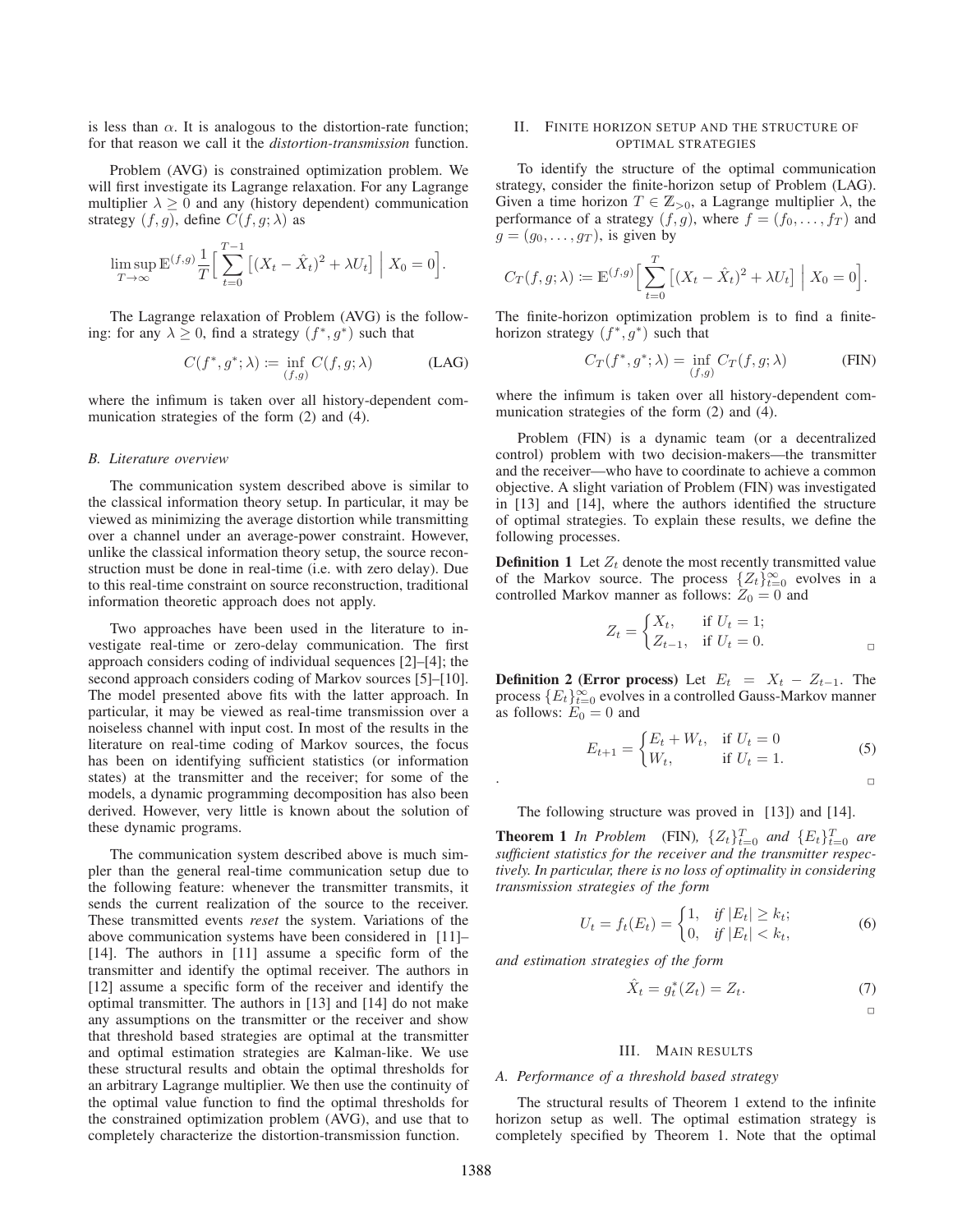estimation strategy does not depend on the choice of the transmission strategy. Therefore, we can fix the estimation strategy and seek to find a transmission strategy that is the *best response* to this estimation strategy. Identifying such a best response strategy is a centralized stochastic control problem. Since the optimal estimation strategy is time-homogeneous, it can be shown that the best response optimal transmission strategy (i.e., the choice of the optimal thresholds  ${k_t}_{\infty}^{\infty}$ ) is time-homogeneous as well <sup>1</sup>. Thus we can search within the time-homogeneous as well  $<sup>1</sup>$ . Thus, we can search within the</sup> class of all time-homogeneous transmission strategies (denoted by  $F$ ) to solve Problem (LAG).

Let  $f^{(k)} \in \mathcal{F}$  denote the strategy with threshold  $k, k \in \mathcal{F}$  $\mathbb{R}_{\geq 0}$ , i.e.,

$$
f^{(k)}(e) := \begin{cases} 1, & \text{if } |e| \ge k; \\ 0, & \text{if } |e| < k. \end{cases}
$$

Let  $D^{(k)}(e)$  and  $N^{(k)}(e)$  denote the expected long-term average distortion and the expected long-term average number of transmissions under strategy  $f^{(k)}$  when the system starts in state e. Note that,

$$
D^{(k)}(0) = D(f^{(k)}, g^*)
$$
 and  $N^{(k)}(0) = N(f^{(k)}, g^*),$ 

where  $q^*$  is the strategy given by (7).

Similarly, let  $C^{(k)}(e; \lambda)$  denote the long-term average performance of strategy  $f^{(k)}$  for the Lagrange relaxation with Lagrange multiplier  $\lambda \geq 0$  when the system starts in state e. Then,

$$
C^{(k)}(e; \lambda) = D^{(k)}(e) + \lambda N^{(k)}(e), \tag{8}
$$

and

$$
C^{(k)}(0; \lambda) = C(f^{(k)}, g^*; \lambda).
$$
 (9)

Let  $\tau^{(k)}$  denote the stopping time when the Gauss-Markov process starting at state 0 at time  $t = 0$  enters the set  $\{e \in \mathbb{R} :$  $|e| > k$ . Note that  $\tau^{(0)} = 1$  and  $\tau^{(\infty)} = \infty$ .

Let  $L^{(k)}(e)$  and  $M^{(k)}(e)$  respectively denote the expected distortion incurred until stopping and expected stopping time under  $f^{(k)}$ . Then, using balance equations, we can show the following:

**Lemma 1**  $L^{(k)}$  *and*  $M^{(k)}$  *satisfy the following:* 

$$
L^{(k)}(e) = e^2 + \int_{-k}^{k} \phi(w - e) L^{(k)}(w) dw; \qquad (10)
$$

$$
M^{(k)}(e) = 1 + \int_{-k}^{k} \phi(w - e) M^{(k)}(w) dw,
$$
 (11)

*where*  $\phi(w)$  *is the pdf of a zero-mean normal variable* w *with variance*  $\sigma^2$ .

Equations (10) and (11) are Fredholm integral equations of second kind [15]. We discuss the numerical solution of these equations in Section IV.

Let  $\mathcal{C}^{(k)}$  denote the space of bounded functions from  $[-k, k]$  to R. Define the operator  $\mathcal{B}^{(k)}$  :  $\mathcal{C}^{(k)} \rightarrow \mathcal{C}^{(k)}$  as follows. For any  $v \in C^{(k)}$ ,

$$
[\mathcal{B}^{(k)}v](e) = \int_{-k}^{k} \phi(w - e)v(w)dw.
$$
 (12)

Then (10) and (11) can be written as

$$
[L^{(k)} - \mathcal{B}^{(k)} L^{(k)}](e) = e^2,
$$
 (13)

$$
[M^{(k)} - \mathcal{B}^{(k)} M^{(k)}](e) = 1.
$$
 (14)

Let  $\|\cdot\|_{\infty}$  denote the sup-norm, i.e., for any  $v \in C^{(k)}$ ,  $\|v\|_{\infty} =$  $\sup_{e \in [-k,k]} v(e).$ 

**Lemma 2** *The operator*  $\mathcal{B}^{(k)}$  *is a contraction, i.e., for any*  $v \in C^{(k)}$ ,  $\|\mathcal{B}^{(k)}v\|_{\infty} < \|v\|_{\infty}$ . *Therefore, for any*  $h \in C^{(k)}$ , the  $\mathit{equation}\;\left[v-\mathcal{B}^{(k)}v\right]=h$  has a unique bounded solution  $v.\Box$ 

*Proof:* By the definition of sup-norm, we have that

$$
||\mathcal{B}^{(k)}v||_{\infty} = \sup_{e \in [-k,k]} \int_{-k}^{k} \phi(w-e)v(w)dw
$$
  
\n
$$
\leq \sup_{e \in [-k,k]} ||v||_{\infty} \int_{-k}^{k} \phi(w-e)dw
$$
  
\n
$$
< ||v||_{\infty}, \text{ (since } \phi \text{ is a pdf).}
$$

Now, consider the operator B' given as:  $B'v = h + Bv$ . Then we have,

$$
\|\mathcal{B}'(v_1-v_2)\|_{\infty}=\|\mathcal{B}(v_1-v_2)\|_{\infty}<\|v_1-v_2\|_{\infty}.
$$

Hence, by Banach fixed point theorem,  $\mathcal{B}'$  has a unique fixed point.

**Lemma 3** *The solution*  $L^{(k)}$  *and*  $M^{(k)}$  *of* (10) *and* (11) *are continuous, differentiable and monotonically increasing in*  $k_{\square}$ 

*Proof:* Consider  $k, l \in \mathbb{R}_{\geq 0}$  such that  $k < l$  and the set  $S^{(k)} := (-k, k)$ . A sample path starting from  $e \in S^{(k)}$  must escape  $S^{(k)}$  before it escapes  $S^{(l)}$ . Thus

$$
L^{(l)}(e) \ge L^{(k)}(e).
$$

In addition, the above inequality is strict because  $W_t$  has a unimodal distribution. The differentiability can be proved from elementary algebra using the definition and the fact that the operator  $\mathcal{B}^{(k)}$  is a contraction. Continuity follows from differentiabilty. The detailed proof is omitted here due to lack of space and can be found in [19].

The process  $\{E_t\}$  is a regenerative process that *resets* at each transmission. Therefore, by standard results in renewal theory, we can show the following:

**Lemma 4**  $D^{(k)}(0)$  and  $N^{(k)}(0)$  can be expressed in terms of  $L^{(k)}(0)$  and  $M^{(k)}(0)$  as follows:

$$
D^{(k)}(0) = \frac{L^{(k)}(0)}{M^{(k)}(0)} \quad \text{and} \quad N^{(k)}(0) = \frac{1}{M^{(k)}(0)}.\tag{15}
$$

The proof is omitted due to lack of space. An immediate consequence of Lemma 3 and 4 is the following.

<sup>&</sup>lt;sup>1</sup>The general idea behind the proof is as follows. The model satisfies [18, Assumptions 4.2.1, 4.2.2]. Therefore, by [18, Theorem 4.2.3], the structural results extend to the infinite horizon discounted cost setup. It can be shown that the discounted model satisfies [18, Assumptions 4.2.1, 5.4.1] and therefore the structural results extend to the long-term average setup due to [18, Theorem 5.4.3].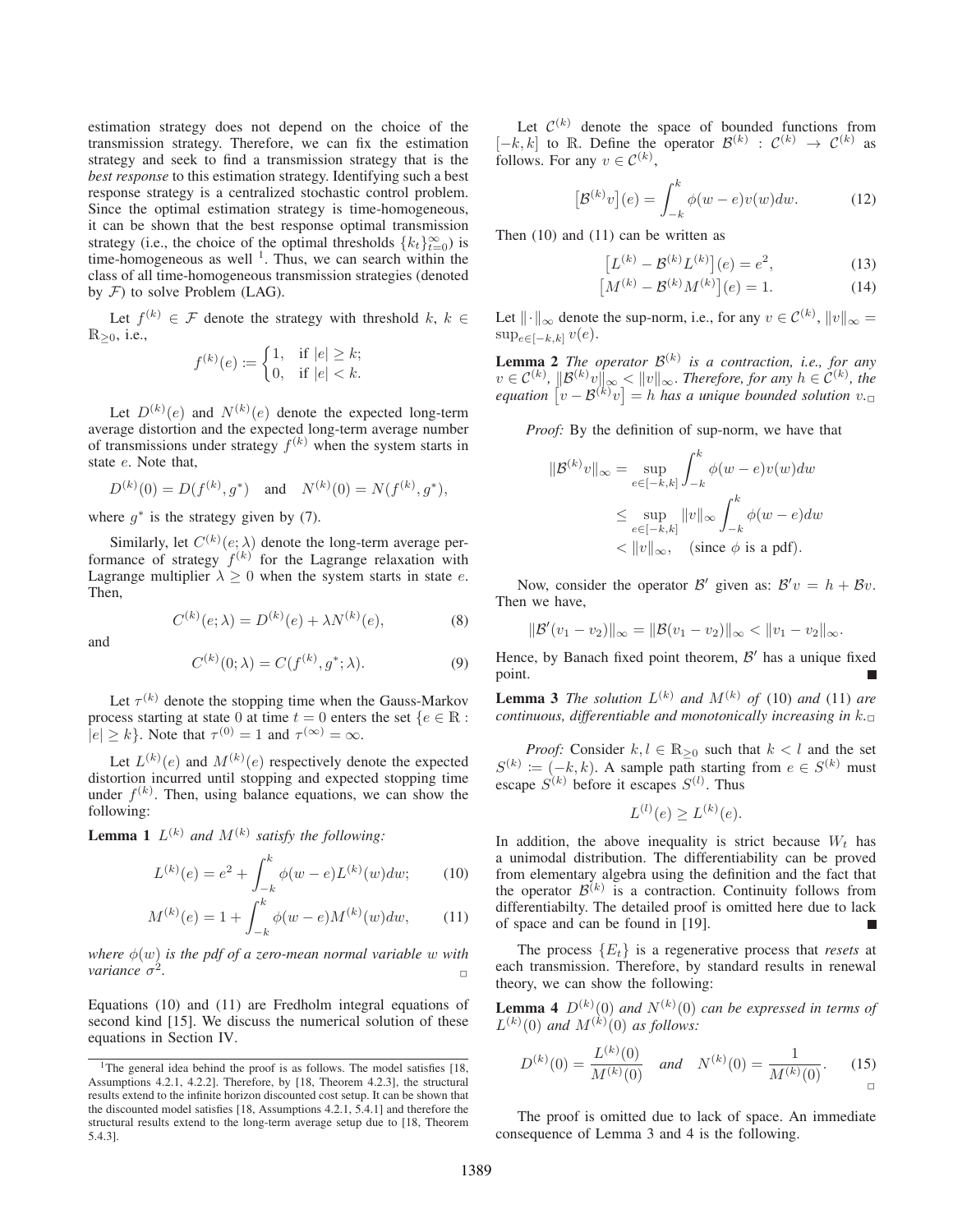**Corollary** 1  $D^{(k)}(0)$  and  $N^{(k)}(0)$  are continuous and differ*entiable in* k*. Furthermore,* N(k) (0) *is strictly decreasing in*  $k.$ 

**Lemma 5** 
$$
D^{(k)}(0)
$$
 is increasing in k.

The proof follows in the following manner. The strict monotonicity in k is proved for the discounted cost setup. The result then follows by taking limit  $\beta \uparrow 1$ . See [19] for a detailed proof.

# *B. Solution of Problem* (LAG)

We use  $L_k^{(k)}$ ,  $M_k^{(k)}$ ,  $D_k^{(k)}$ ,  $N_k^{(k)}$  and  $C_k^{(k)}$  to denote the derivative of  $L^{(k)}$ ,  $M^{(k)}$ ,  $D^{(k)}$ ,  $N^{(k)}$  and  $C^{(k)}$  with respect to k.

**Theorem 2** *If the pair*  $(\lambda, k)$  *satisfy the following* 

$$
\lambda = -\frac{D_k^{(k)}(0)}{N_k^{(k)}(0)},\tag{16}
$$

*then the strategy*  $(f^{(k)}, g^*)$  *is*  $\lambda$ *-optimal for Problem* (LAG). *Furthermore, for any*  $k > 0$ *, there exists a*  $\lambda \geq 0$  *that satisfies* (16).

*Proof:* The choice of  $\lambda$  implies that  $C_k^{(k)}(0; \lambda) = 0$ . Hence strategy  $(f^{(k)}, g^*)$  is  $\lambda$ -optimal.

Note that, (16) can also be written as  $\lambda =$  $((M^{(k)}(0))^2 D_k^{(k)}(0))/M_k^{(k)}(0)$ . By Lemma 3,  $M_k^{(k)}(0) > 0$ and by Lemma 5,  $D_k^{(k)}(0) \ge 0$ . Hence, for any  $k > 0$ ,  $\lambda$  given by (16) is positive. This completes the proof given by (16) is positive. This completes the proof.

# *C. Solution of Problem* (AVG)

By definition, the distortion-transmission function  $D^*(\alpha)$  is continuous and decreasing function of  $\alpha$ . It can be completely characterized as follows:

**Theorem 3** *For any*  $\alpha \in (0,1)$ *, there exists a*  $k^*(\alpha)$  *such that* 

$$
N^{(k^*(\alpha))}(0) = \alpha.
$$
 (17)

*The strategy*  $(f^{(k^*(\alpha))}, q^*)$  *is optimal for Problem* (AVG). *Moreover, the distortion-transmission function*  $D^*(\alpha)$  *is given by*

$$
D^*(\alpha) = D^{(k^*(\alpha))}(0). \tag{18}
$$

 $\Box$ 

*Proof:* A strategy  $(f^{\circ}, g^{\circ})$  is optimal for a constrained optimization problem if the following conditions hold [16]:

- (C1)  $N(f^{\circ}, g^{\circ}) = \alpha$ ,<br>(C2) There exists a L
- There exists a Lagrange multiplier  $\lambda^\circ \geq 0$  such that  $(f^{\circ}, g^{\circ})$  is optimal for  $C(f, g; \lambda^{\circ})$ .

We will show that for a given  $\alpha$ , there exists a  $k^*(\alpha) \in \mathbb{R}_{\geq 0}$ such that  $(f^{(k^*(\alpha))}, g^*)$  satisfy conditions (C1) and (C2).

By Corollary 1,  $N^{(k)}(0)$  is continuous and strictly decreasing in k. It is easy to see that  $\lim_{n \to \infty} N^{(k)}(0) = 1$  and  $\lim_{k\to\infty} N^{(k)}(0) = 0$ . Hence, for a given  $\alpha \in (0, 1)$ , there exists a  $k^*(\alpha)$  such that  $N^{(k^*(\alpha))}(0) = N(f^{(k^*(\alpha))}, g^*) = \alpha$ . Thus,  $(f^{(k^*(\alpha))}, g^*)$  satisfies (C1).

Now, for  $k^*(\alpha)$ , we can find a  $\lambda$  satisfying (16) and hence we have by Theorem 2 that  $(f^{(k^*(\alpha))}, g^*)$  is optimal for  $C(f,g;\lambda)$ . Thus,  $(f^{(k^*(\alpha))},g^*)$  satisfies (C2). Hence,  $(f^{(k^*(\alpha))}, g^*)$  is optimal for Problem (AVG).

Lastly, the optimal distortion, namely the *distortiontransmission function*, which is function of  $\alpha$ , is given by  $D^*(\alpha) := D(f^{(k^*(\alpha))}, g^*) = D^{(k^*(\alpha))}(0)$ . This completes the proof.

#### IV. SCALING AND COMPUTATION

# *A. Scaling with variance*

In this section, we investigate the scaling of the distortiontransmission function with the variance  $\sigma^2$  of the increments  $W_t$ . So, we parameterize  $L^{(k)}$ ,  $M^{(k)}$ ,  $D^{(k)}$ ,  $N^{(k)}$ ,  $\mathcal{B}^{(k)}$ ,  $k^*$ , and  $D^*$  by subscript  $\sigma$  to show the dependence on  $\sigma$ .

**Lemma 6** *Let*  $L_{\sigma}^{(k)}$  *and*  $M_{\sigma}^{(k)}$  *be the solutions of* (13) *and* (14) *respectively, when the variance of*  $W_t$  *is*  $\sigma^2$ *. Then* 

$$
L_{\sigma}^{(k)}(e) = \sigma^2 L_1^{(k/\sigma)}\left(\frac{e}{\sigma}\right), \quad M_{\sigma}^{(k)}(e) = M_1^{(k/\sigma)}\left(\frac{e}{\sigma}\right), \quad (19)
$$

$$
D_{\sigma}^{(k)}(e) = \sigma^2 D_1^{(k/\sigma)}\left(\frac{e}{\sigma}\right), \quad N_{\sigma}^{(k)}(e) = N_1^{(k/\sigma)}\left(\frac{e}{\sigma}\right). \quad (20)
$$

*Proof:*  $L_{\sigma}^{(k)}$  is the solution of the following equation

$$
\left[L_{\sigma}^{(k)} - \mathcal{B}_{\sigma}^{(k)} L_{\sigma}^{(k)}\right](e) = e^2.
$$

Define  $\hat{L}_{\sigma}^{(k)}(e) \coloneqq \sigma^2 L_1^{(k/\sigma)}(e/\sigma)$ . Then, it can be shown that

$$
\left[\mathcal{B}_{\sigma}^{(k)}\hat{L}_{\sigma}^{(k)}\right](e) = \sigma^2 \left[\mathcal{B}_1^{(k/\sigma)}L_1^{(k/\sigma)}\right]\left(\frac{e}{\sigma}\right). \tag{21}
$$

Therefore

$$
\big[\hat{L}_{\sigma}^{(k)}-\mathcal{B}_{\sigma}^{(k)}\hat{L}_{\sigma}^{(k)}\big](e) = \sigma^2 \big[L_1^{(k/\sigma)}-\mathcal{B}_1^{(k/\sigma)}L_1^{(k/\sigma)}\big]\left(\frac{e}{\sigma}\right) = e^2.
$$

This proves the scaling of  $L_{\sigma}^{(k)}$ . The scaling of  $M_{\sigma}^{(k)}$  can be proved similarly. The scaling of  $D_{\sigma}^{(k)}$  and  $N_{\sigma}^{(k)}$  follow from Lemma 4. This completes the proof.

**Theorem 4** 
$$
D^*_{\sigma}(\alpha) = \sigma^2 D^*_1(\alpha)
$$
.

*Proof:* By definition of  $k^*(\alpha)$  in Theorem 3 and the scaling properties shown in Lemma 6, we have that  $k^*_{\sigma}(\alpha) = \sigma k^* (\alpha)$ . Therefore  $\sigma k_1^*(\alpha)$ . Therefore,

$$
D^*_{\sigma}(\alpha) = D^{(k^*_{\sigma}(\alpha))}_{\sigma}(0) = D^{(\sigma k^*_{1}(\alpha))}_{\sigma}(0)
$$
  

$$
\stackrel{(a)}{=} \sigma^2 D^{(k^*_{1}(\alpha))}_{1}(0) = \sigma^2 D^*_{1}(\alpha),
$$

г

where equality  $(a)$  is obtained by using (20).

An implication of the above theorem is that we only need to numerically compute  $D_1^*(\alpha)$ . The distortion-transmission function for any other value of  $\sigma^2$  can be obtained by simply scaling  $D_1^*(\alpha)$ .